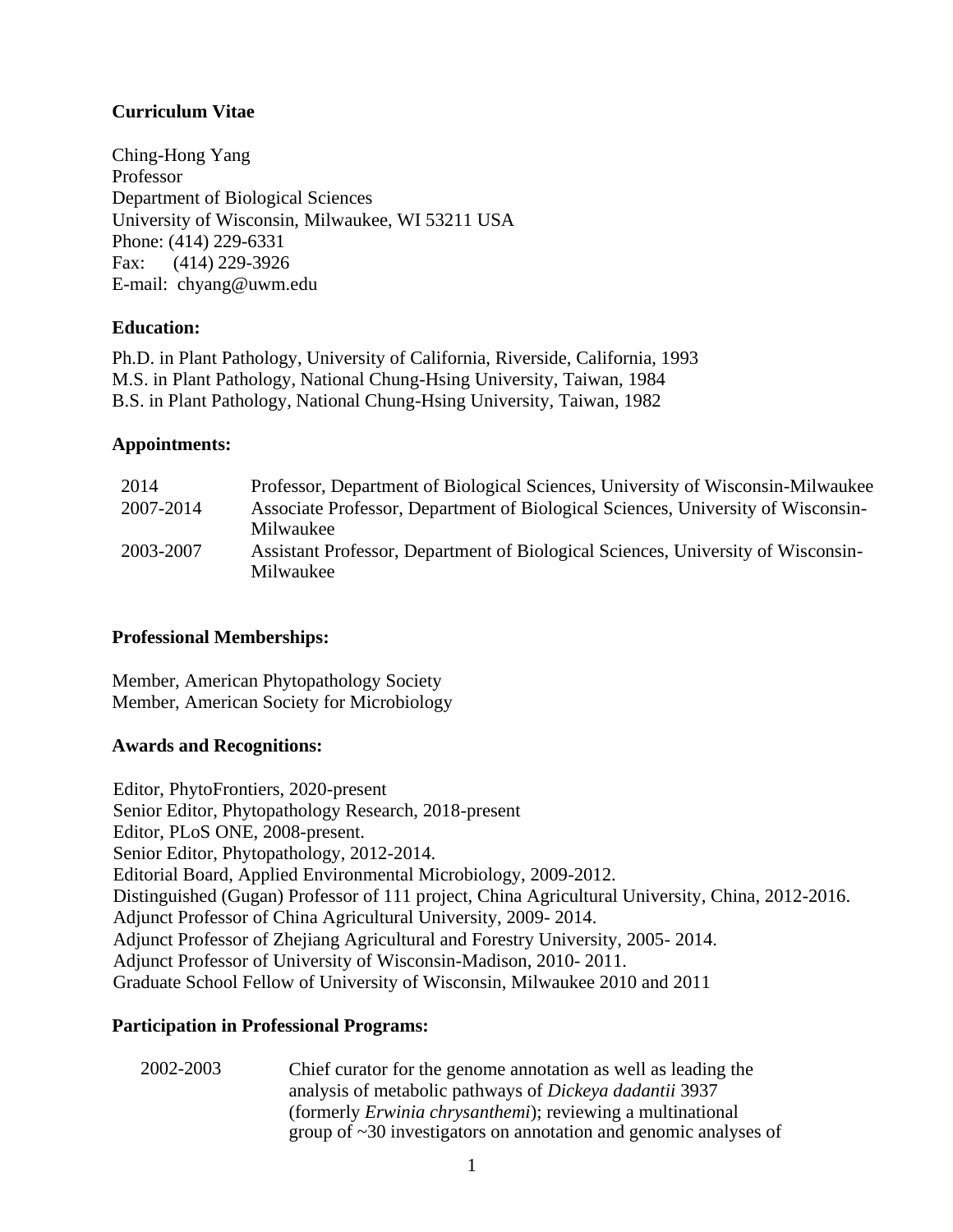*D. dadantii* 3937 genome sequencing project.

| 2004-2005    | D. dadantii ASAP genome database coordinator                    |
|--------------|-----------------------------------------------------------------|
| 2004-present | Steering committee, Center for Environmental and Functional     |
|              | Genomics at University of Wisconsin, Milwaukee                  |
| 2003-present | Ad hoc reviewer of proposals for NSF, USDA, agence-nationale-   |
|              | recherche (ANR; France); Global Centers of Excellence (COE;     |
|              | Japan).                                                         |
|              | Ad hoc reviewer of 18 journals for PNAS (Proceedings of the     |
|              | National Academy of Sciences), PLOS Pathogen, J Bacteriol.,     |
|              | Appl Environ Microbiol., Mol Plant-Microbe Interact., BMC       |
|              | Microbiol., J Proteome Research, Eur J Plant Pathol., Can J     |
|              | Microbiol., Mol Plant Pathol., J Appl Microbiol., Nucleic Acid  |
|              | Res., Microbiology, Plant Dis., Arch Microbiol., Crop Protect., |
|              | mBio, Trends Microbiol                                          |

## **Selected Publication in refereed journals ('\*' denotes corresponding author).**

- 1. Cui, Z., Huntley, R. B., Schultes, N. P., Kakar, K. U., **Yang, C. -H.**, and Zeng, Q.\*. 2021. Expression of the Type III Secretion System Genes in Epiphytic *Erwinia amylovora* Cells on Apple Stigmas Benefits Endophytic Infection at the Hypanthium. Mol Plant Microbe Interact. MPMI06210152R. **IF-4.171**
- 2. Zou, L., Zhang, C., Li, Y., Yang, X., Wang, Y., Yan, Y., Yang, R., Huang, M., Haq, F., Yang, **C.- H.**, and Chen, G. \*. 2021. An improved, versatile and efficient modular plasmid assembly system for expression analyses of genes in *Xanthomonas oryzae*. Mol Plant Pathol. *22*(4), 480–492. **IF-4.188**
- 3. Han, Z., Ma, J.\*, **Yang, C.-H.**, and Ibekwe, A. M.. 2021. Soil salinity, pH, and indigenous bacterial community interactively influence the survival of E. coli O157:H7 revealed by multivariate statistics. Environ Sci Pollut Res Int. 28(5), 5575–5586. **IF-4.223**
- **4.** Yuan, X., Yu, M.\*, and **Yang, C. -H.\*.** 2020. Innovation and Application of the Type III Secretion System Inhibitors in Plant Pathogenic Bacteria. Microorganisms, 8(12), 1956. **IF-4.128**
- 5. Ibekwe, A. M.\*, Ors, S., Ferreira, J., Liu, X., Suarez, D. L., Ma, J., Ghasemimianaei, A., and **Yang, C.-H.** 2020. Functional relationships between aboveground and belowground spinach (Spinacia oleracea L., cv. Racoon) microbiomes impacted by salinity and drought. Sci Total Environ. 717, 137207. **IF-7.963**
- 6. Yuan X., Zeng Q., Xu J., Severin G., Zhou X., Waters C., Sundin G., Ibekwe A., Liu F. \* and Yang C.-H. \*. 2020. Tricarboxylic Acid (TCA) Cycle Enzymes and Intermediates Modulate Intracellular Cyclic di-GMP Levels and the Production of Plant Cell Wall–Degrading Enzymes in Soft Rot Pathogen *Dickeya dadantii*. Mol Plant-Microbe Interact. 33:296-307. **IF- 4.431**
- 7. Fan S., Tian F., Fang L., **Yang C.-H.**, and He C. \*. 2019. Transcriptional responses of *Xanthomonas oryzae* pv. *oryzae* to type III secretion system inhibitor ortho-coumaric acid.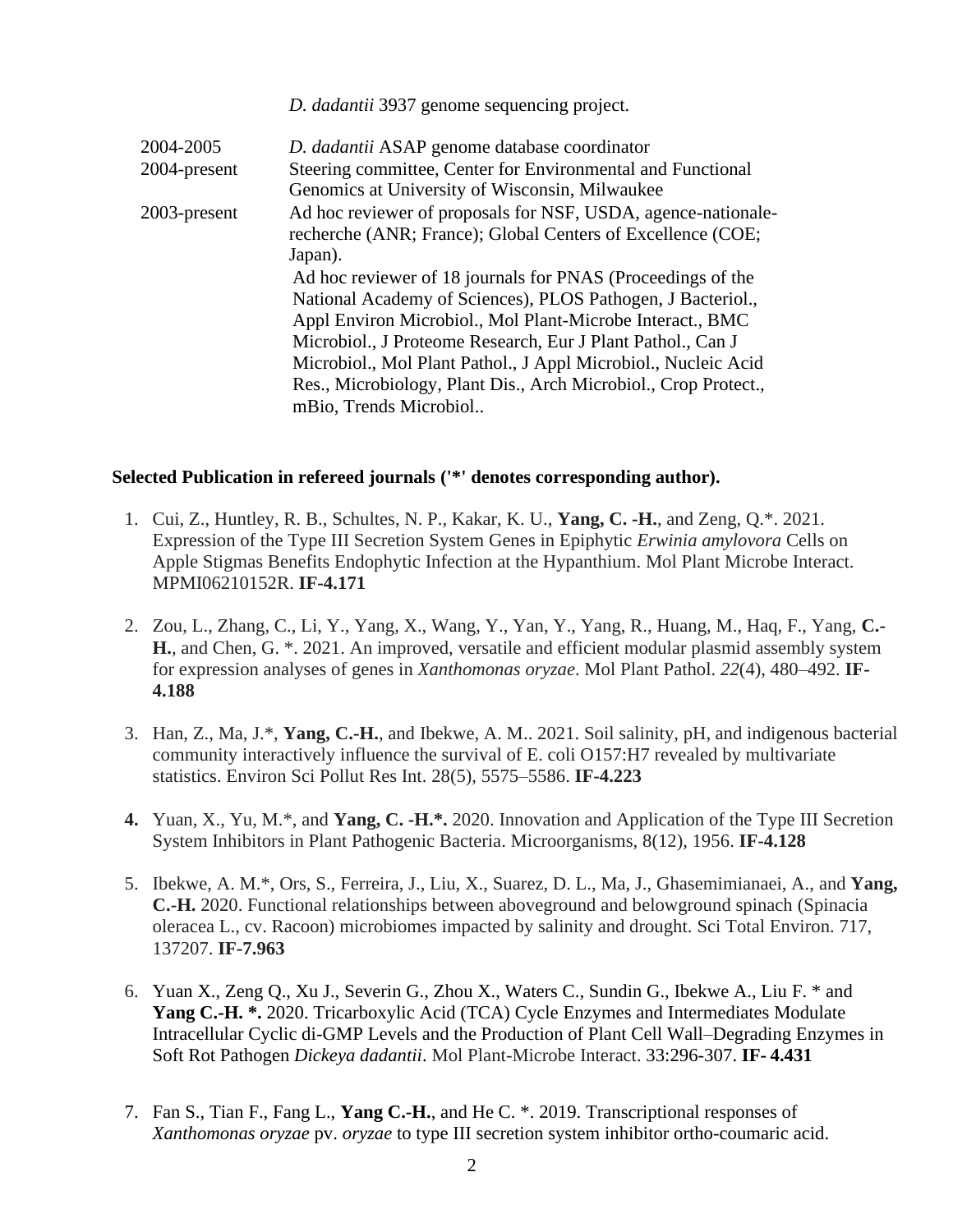BMC Microbiol. 19:163. doi: 10.1186/s12866-019-1532-5. **IF-3.287**

- 8. Yang F., Xue D., Tian F., Hutchins W., **Yang C.-H.** and He C. \*. 2019. Identification of cdi-GMP signaling components in *Xanthomonas oryzae* and their orthologs in Xanthomonads involved in regulation of bacterial virulence expression. Front Microbiol. 10:1402. doi: 10.3389/fmicb.2019.01402. **IF- 4.259**
- 9. Yuan X., Zeng Q., Khokhani D., Tian F., Severin G. B., Waters C. M., Xu J., Zhou X., Sundin G. W., Ibekwe A., Liu F. \* and **Yang C.-H.** \*. 2019. A Feed-forward signaling circuit controls bacterial virulence through linking cyclic di‐GMP and two mechanistically distinct sRNAs; ArcZ and RsmB. Environ Microbiol. 21:2755-2771. **IF-6.201**
- 10. Fan S., Tian F., Fang L., **Yang C.-H.** and He C. \*. 2019. Transcriptional responses of *Xanthomonas oryzae* pv. *oryzae* to type III secretion system inhibitor ortho-coumaric acid. BMC Microbiol. 19(1), 163. **IF-3.287**
- 11. Cui Z., **Yang C.-H.**, Kharadi R., Yuan X., Sundin G., Triplett L., Wang J. and Zeng Q. \*. 2019. Cell-length heterogeneity: a population-level solution to growth/virulence trade-offs in the plant pathogen *Dickeya dadantii*. PLoS Pathog. 15(8): e1007703. **IF- 6.463**
- 12. Li L., Ma J., Ibekwe A. \*, Wang Q. \* and **Yang C.-H.**. 2018. Influence of *Bacillus subtilis* B068150 on cucumber rhizosphere microbial composition as a plant protective agent. Plant Soil. 429.1-2: 519-531. **IF- 3.259**
- 13. Yu C., Chen H., Tian F., Yang F., Yuan X., **Yang C.-H.** and He C. \*. 2018 A ten gene-containing genomic island determines flagellin glycosylation: implication for its regulatory role in motility and virulence of *Xanthomonas oryzae* pv. *oryzae*. Mol Plant Pathol. 19.3: 579-592. **IF- 4.485**
- 14. Zeng\* Q., Cui Z., Wang J., Childs K. , Sundin G. , Cooley D., **Yang C.-H.**, Garofalo E., Eaton A., Huntley R. , Yuan X., and Schultes N. 2018. Comparative genomics of Spiraeoideae‐infecting *Erwinia amylovora* strains provides novel insight to genetic diversity and identifies the genetic basis of a low‐virulence strain. Mol Plant Pathol. 19(7): 1652-1666. **IF- 4.485**
- 15. Bhawana T. Zhou G., Chang J., Pu H., Jin B., Sui X., Yuan X., **Yang C.-H.**, Magruder M., and Chen J. \*. 2018. Rapid Detection of Single *E. coli* Bacteria Using a Graphene-based Field-Effect Transistor Device. Biosens Bioelectron. 110:16-22. **IF- 9.518**
- 16. Xue D., Tian F., Yang F., Chen H., Yuan X., **Yang C.-H.**, Chen Y., Wang Q. and He C. \*. 2018. Phosphodiesterase EdpX1 promotes virulence, exopolysaccharide production and biofilm formation in *Xanthomonas oryzae* pv. *oryzae*. Appl Environ Microbiol. 84:e01717-18. **IF- 3.829**
- 17. Li H., Xue D., Tian F., Yuan X., Yang F., Chen H., Hutchins W., **Yang C.-H.** and He C. \*. 2018. *Xanthomonas oryzae* pv. *oryzae* response regulator TriP regulates virulence and exopolysaccharide production via interacting with c-di-GMP phosphodiesterase PdeR. Mol. Plant-Microbe Interact. 32(6): 729-739. **IF- 4.431**
- 18. Cui Z., Yuan, X., **Yang C.-H.**, Huntley R., Sun, W., Wang, J., Sundin G., and Zeng Q. \*. 2018. Development of a method to monitor gene expression in single bacterial cells during the interaction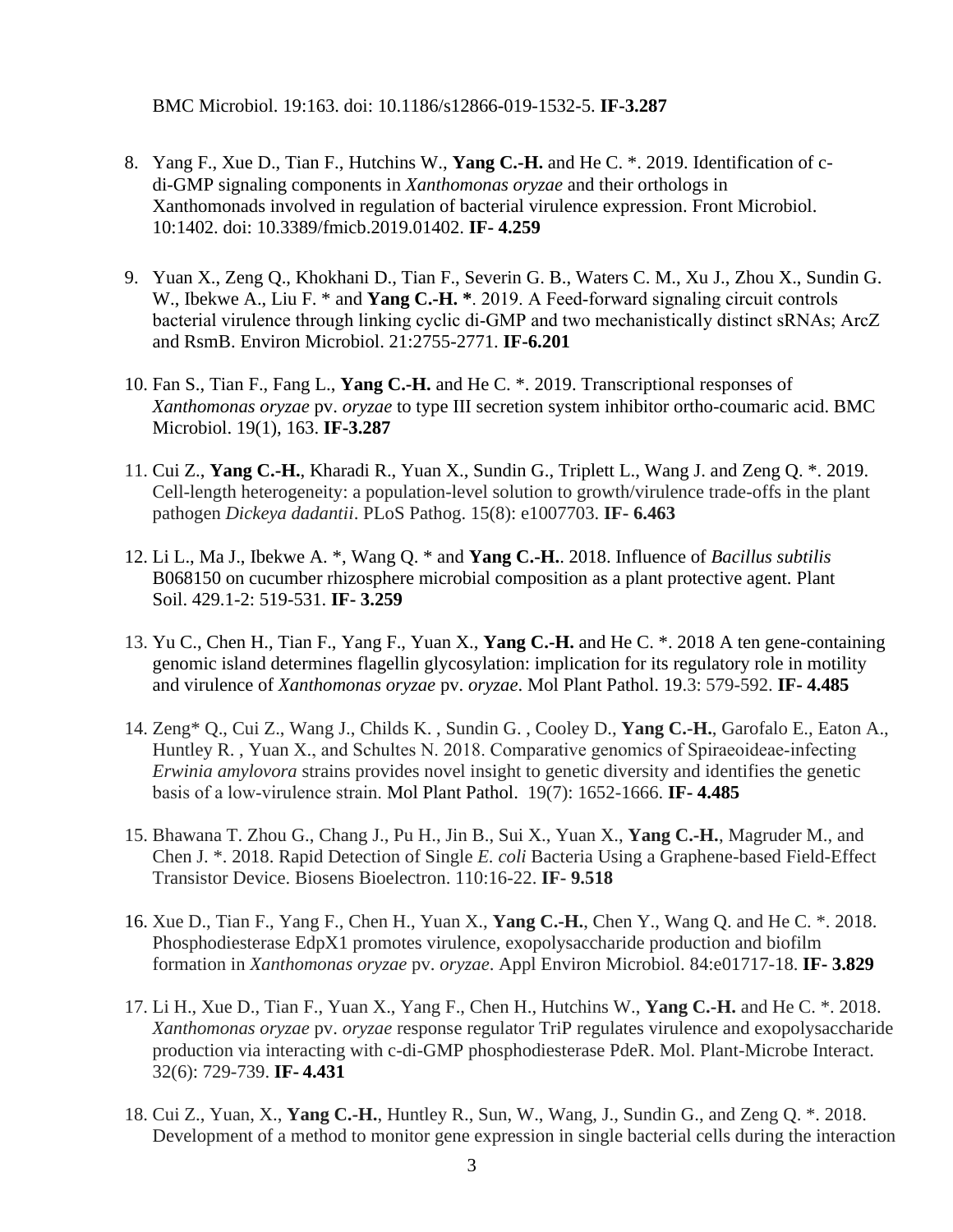with plants and use to study the expression of the type III secretion system in single cells of *Dickeya dadantii* in potato. Front Microbiol. 9: 1429. **IF- 4.259**

- 19. Yuan X., Tian F., He C., Severin G., Waters C. , Zeng, Q., Liu F., and **Yang C.-H. \***. 2018. The diguanylate cyclase GcpA inhibits the production of pectate lyases via the H‐NS protein and RsmB regulatory RNA in *Dickeya dadantii*. Mol Plant Pathol. 19-8: 1873-1886. **IF- 4.485**
- 20. Fan S., Tian F., Li J., Hutchins W., Chen H., Yang F., Yuan X., Cui Z., **Yang C.-H.** and He C. \*. 2017. Identification of phenolic compounds that suppress the virulence of *Xanthomonas oryzae* on rice via the type III secretion system. Mol Plant Pathol., 18.4: 555-568. **IF- 4.485**
- 21. Patel R., Sundin G., **Yang C.-H.**, Wang, J., Huntley R., Yuan, X. and Zeng Q. \*. 2017. Exploration of using antisense peptide nucleic acid (PNA)-cell penetrating peptide (CPP) as a novel bactericide against fire blight pathogen *Erwinia amylovora*. Front Microbiol. 2017; 8. **IF- 4.259**
- 22. Zeng\* Q., Wang, J., Bertels F., Giordano P., Chilvers M., Huntley R., Vargas J., Sundin G., Jacobs J., and **Yang C.-H.**. 2017. Recombination of virulence genes in divergent *Acidovorax avenae* strains that infect a common host. Mol Plant-Microbe Interact. 30.10: 813-828. **IF- 4.431**
- 23. Ma J., Ibekwe A. \*, **Yang C.-H.** and Crowley D.. 2016. Bacterial diversity and composition in major fresh produce growing soils affected by physiochemical properties and geographic locations. Sci Total Environ. 563: 199-209. **IF- 5.589**
- 24. Yang F., Qian S., Tian F., Chen H., Hutchins W., **Yang C.-H.** and He C. \*. 2016. The GGDEF‐ domain protein GdpX1 attenuates motility, exopolysaccharide production and virulence in *Xanthomonas oryzae* pv. *oryzae*. J Appl Microbiol.120.6: 1646-1657. **IF-2.683**
- 25. Yu C., Wang N., Wu M., Tian F., Chen H., Yang F., Yuan X., **Yang C.-H.** and He C. \*. 2016. OxyR-regulated catalase CatB promotes the virulence in rice via detoxifying hydrogen peroxide in *Xanthomonas oryzae* pv. *oryzae*. BMC Microbiol. 16:269. **IF- 3.287**
- 26. Li L., Ma J., Ibekwe A. \*, Wang Q. \*, and **Yang C.-H.**. 2016. Cucumber rhizosphere microbial community response to biocontrol agent *Bacillus subtilis* B068150. Agriculture*.* 6.1: 2.
- 27. Yuan X., Khokhani D., Wu X., Yang F., Biener G., Koestler B., Raicu V., He C., Waters C., Sundin G., Tian F. and **Yang C.-H. \***. 2015. Cross-talk between regulatory small RNA, cyclic-di-GMP signaling, and flagellar regulator for virulence and bacterial behaviors. Environ Microbiol. 17-11: 4745-4763. **IF-6.201**
- **28.** Yang F., Tian F., Chen H., Hutchins W., **Yang C.-H.** and He C. \*. 2015. The *Xanthomonas oryzae* pv. oryzae PilZ-domain proteins function differentially in cyclic di- GMP binding and regulation of virulence and motility. Appl Environ Microbiol. 13:4358-4367. **IF- 3.668**
- **29.** Wang S., Bai N., Wang B., Feng Z., Hutchins W., **Yang C.-H.** and Zhao Y. \*. 2015. Characterization of the molecular degradation mechanism of diphenyl ethers by *Cupriavidus* sp. WS. Environ Sci Pollut Res. doi: 10.1007/s11356-015-4854-3. **IF-2.828**
- **30.** Ibekwe\*A., Ma J., Crowley D., **Yang C.-H.**, Johnson A., Petrossian T., Lum P.. 2014.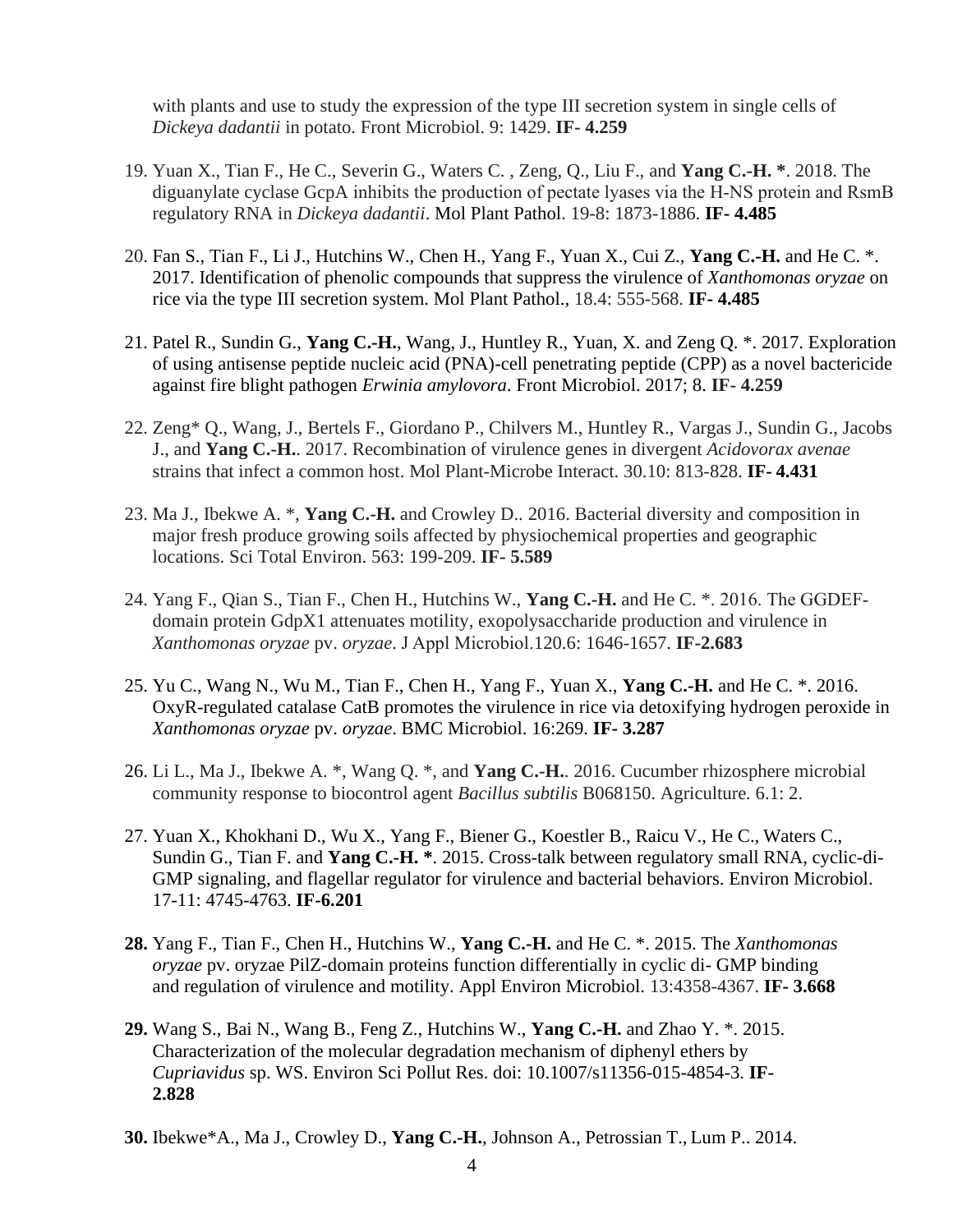Topological Data Analysis of *Escherichia coli* O157:H7 and Non-O157 Survival in Soils. Front Cell Infect Microbiol. 4:122. doi: 10.3389/fcimb.2014.00122. **IF- 3.719**

- **31.** Wu X., Zeng Q., Koestler B., Waters C., Sundin G., Hutchins W. and **Yang C.-H. \***. 2014. Deciphering the components that coordinately regulate virulence factors of the soft rot pathogen *Dickeya dadantii*. Mol Plant-Microbe Interact. 27: 1119-1131. **IF- 4.431**
- **32.** Li Y., Hutchins W., Wu Xiao., Liang C., Zhang C., Yuan X., Khokhani D., Chen X., Che Y., Wang Q. and **Yang C.-H.\***. 2014. Derivative of plant phenolic compound inhibits the type III secretion system of *Dickeya dadantii* via HrpX/HrpY two-component signal transduction and Rsm systems. Mol Plant Pathol. 16:150-163. **IF- 4.485**
- **33.** Ma J., Ibekwe\* A., Crowley D. and **Yang C.-H.**. 2014. Persistence of *Escherichia coli*  O157 and non-O157 strains in Agricultural Soils. Sci Total Environ. 490: 822- 829. **IF-3.258**
- **34.** Yang F., Tian F., Li X., Fan S., Chen H., Wu M., **Yang C.-H.** and He C. \*. 2014. The degenerate EAL-GGDEF domain protein Filp functions as a cyclic di-GMP receptor and specifically interacts with the PilZ-domain protein PXO\_02715 to regulate virulence in *Xanthomonas oryzae* pv*. oryzae.* Mol Plant-Microbe Interact. 27:578-589. **IF- 4.431**
- **35.** Tian L., Xu S., Hutchins W., **Yang C.-H.** and Li J. \*. 2014. Impact of the exopolysaccharides Pel and Psl on the initial adhesion of *Pseudomonas aeruginosa* to sand. Biofouling. 30:213-322. **IF- 3.396**
- **36.** Chang J., Mao S., Zhang Y., Cui S., Zhou G., Wu X., **Yang C.-H.** and Chen J.. 2013. Ultrasonic-assisted Self-assembly of Mono-layer Graphene Oxide for Detection of *Escherichia coli*. Nanoscale 5: 3620-3626. **IF-6.233**
- **37.** Khokhani D., Zhang C., Li Y., Wang Q., Zeng Q., Yamazaki A., Hutchins W., Zhou S.-S., Chen X. and **Yang C.-H.**. 2013. Discovery of plant phenolic compounds that act as type three secretion system inhibitors or inducers of fire blight pathogen *Erwinia amylovora*. Appl Environ Microbiol. 79: 5424–5436. **IF- 3.829**
- **38.** Ma, J., Ibekwe A., **Yang C.-H.** and Crowley D.. 2013. Influence of bacterial communities based on 454 pyrosequencing on the survival of *Escherichia coli* O157:H7 in soils. FEMS Microbiol Ecol. 84:542-554. **IF- 3.408**
- **39.** Wang L., Xu S., Yamazaki A., **Yang C.-H.** and Li J.. 2013. Laboratory Study of *Escherichia coli* O157:H7 Contamination in Groundwater. J Environ Eng. 10.1061/(ASCE)EE.1943-7870.0000786. **IF-1.399**
- **40.** Ma J., Ibekwe A., Crowley D. and **C.-H. Yang**. 2012. Persistence of *Escherichia coli*  O157:H7 in major leafy green producing soils. Environ. Sci. Technol. 46:12154-12161. **IF- 5.228**
- **41.** Ma, L., Liu X., Liang H., Che Y., Chen C., Dai H., Yu K., Liu M., Ma L., **Yang C.-H.**, Song F., Wang Y., and Zhang L.. 2012. Effects of 14-alpha-lipoyl andrographolide on quorum sensing in *Pseudomonas aeruginosa*. Antimicrob Agents Chemother. 56:6088-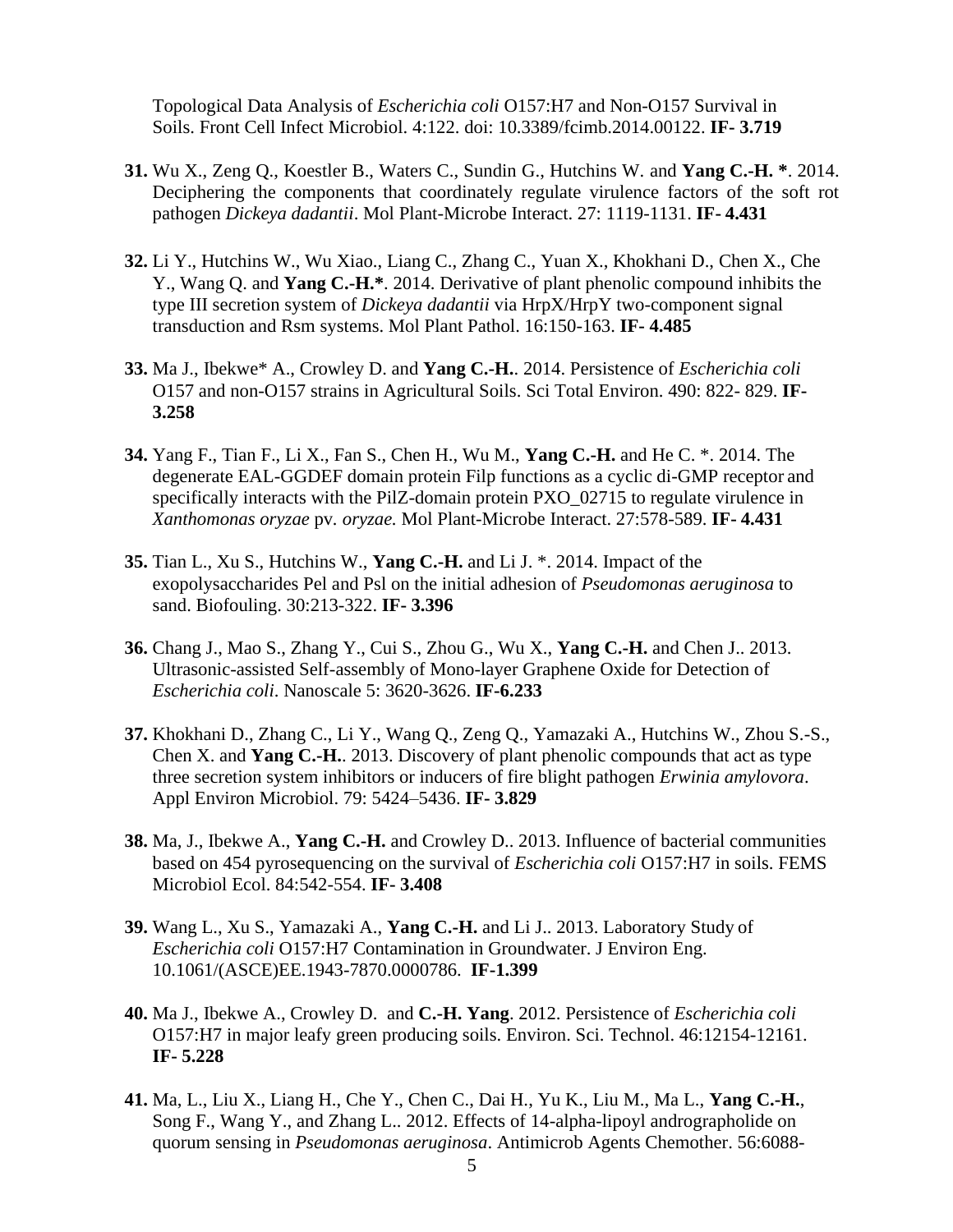6094. **IF- 4.841**

- **42.** Yang F., Tian F., Sun L., Chen H., Wu M., **Yang C.-H.**, and He C.. 2012. A novel twocomponent system PdeK/PdeR regulates c-di-GMP turnover and virulence of *Xanthomonas oryzae* pv. *oryzae*. Mol Plant-Microbe Interact. 25: 1361-1369. **IF- 4.431**
- **43.** Charkowski A., Blanco C., Condemine G., Expert D., Franza T., Hayes C., Hugouvieux-Cotte-Pattat N., Solanilla E. , Low D., Moleleki L., Pirhonen M., Pitman A., Perna N., Reverchon S., Palenzuela P., San Francisco M., Toth I., Tsuyumu S., van der Walls J., van der Wolf J., Van Gijsegem F., **Yang C.-H.** and Yedidia I.. 2012. The role of secretion systems and small molecules in soft-rot enterobacteriace pathogenicity. Annu Rev Phytopathol. 50:425–449. **IF- 9.875**
- **44.** Zou, L., Zeng Q., Lin H., Prasad G., Chen G. and **Yang C.-H.**. 2012. SlyA regulates T3SS genes in parallel with the T3SS master regulator HrpL in *Dickeya dadantii* 3937. Appl Environ Microbiol. 78: 2888–2895. **IF- 3.829**
- **45.** Ma, J., Ibekwe1A. , Leddy M., **Yang C.-H.** and Crowley D.. 2012. Assimilable organic carbon (AOC) in soil water extracts using *Vibrio harveyi* BB721 and its implication for microbial biomass. PloS ONE 7(5): e28519. **IF- 4.092**
- **46.** Guo W., Zou L., Li Y., Cui Y., Ji Z., Cai L., Zou H., Hutchins W., **Yang C.-H.** and Chen G.. 2012. Fructose-Bisphophate Aldolase Exhibits Functional Roles between Carbon Metabolism and the *hrp* System in Rice Pathogen *Xanthomonas oryzae* pv. *oryzicola*. PLoS ONE 7(2): e31855. **IF- 4.092**
- **47.** Yamazaki A., Li J., Zeng Q., Khokhani D., Hutchins W., Yost A., Biddle E., Toone E., Chen X. and **Yang C.-H.**. 2012. Derivatives of plant phenolic compound affect the type III secretion system of *Pseudomonas aeruginosa* via a GacS/GacA two component signal transduction system. Antimicrob Agents Chemother. 56: 36-43. **IF- 4.841**
- **48.** Zeng Q., Laiosa M., Steeber D., Biddle E., Peng Q. and **Yang C.-H.**. 2012. Cell individuality: the bistable gene expression of T3SS in *Dickeya dadantii* 3937. Mol Plant-Microbe Interact. 25:37-47. **IF- 4.431**
- **49.** Ma, J., Ibekwe A., Yi X., Wang H., Yamazaki A., Crowley D. and **Yang C.-H.**. 2011. Persistence of *Escherichia coli* O157:H7 and its mutants in soils. PLoS One 6:e23191. **IF- 4.092**
- **50.** Li, Y., Che Y., Zou H., Cui Y., Guo W., Zou L. , Biddle E., **Yang C.-H.**, and Chen G.. 2011. Hpa2 required by HrpF to translocate *Xanthomonas oryzae* transcriptional activator-like effectors into rice for pathogenicity. Appl Environ Microbiol. **77**: 3809- 3818. **IF- 3.829**
- **51.** Li Y., Zou H., Che Y., Cui Y., Guo W., Zou L., Chatterjee S., Biddle E., **Yang C.-H.** and Chen G.. 2011. A Novel Regulatory Role of HrpD6 in Regulating *hrp-hrc-hpa* Genes in *Xanthomonas oryzae* pv. *oryzicola*. Mol Plant-Microbe Interact. 24: 1086-1101. **IF- 4.431**
- **52.** Glasner, J., **Yang C. -H.**, et al.. 2011. Genome sequence of the plant-pathogenic bacterium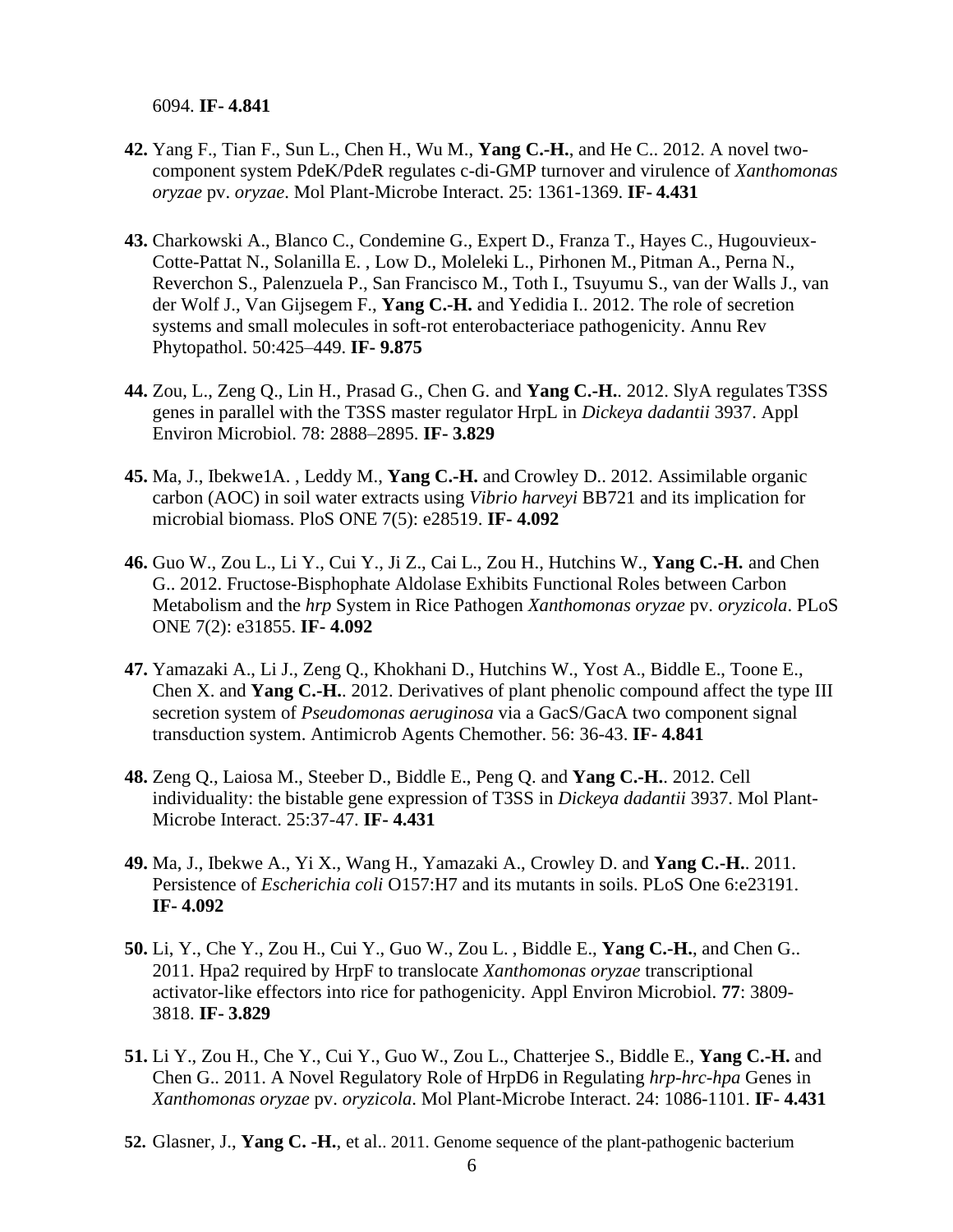*Dickeya dadantii* 3937. J Bacteriol. **193**: 2076-2077. **IF- 3.825**

- **53.** Yamazaki A., Li J., Hutchins W., Wang L., Ma J., Ibekwe A., and **Yang C.-H.**. 2011. Commensal effect of pectate lyases secreted from *Dickeya dadantii* on the proliferation of *Escherichia coli* O157:H7 EDL933 on lettuce leaves. Appl Environ Microbiol. 77:156-162. **IF- 3.829**
- **54.** Yang S., Peng Q., Zhang Q., Zou L., Li Y., Robert C., Pritchard L., Liu H., Hovey R., Wang Q., Birch P., Toth I. and **Yang C.-H.**. 2010. Genome-wide identification of HrpLregulated genes in the necrotrophic phytopathogen *Dickeya dadantii* 3937. PLoS ONE 5(10): e13472. **IF- 4.092**
- **55.** Zeng Q., Ibekwe A., Biddle E. and **C.-H. Yang**. 2010. Regulatory mechanisms of exoribonuclease PNPase and regulatory small RNA on T3SS of *Dickeya dadantii*. Mol Plant-Microbe Interact. 23: 1345-1355. **IF- 4.431**
- **56.** Yi X., Yamazaki A., Biddle E., Zeng Q. and **Yang C.-H.**. 2010. Genetic analysis of two phosphodiesterases reveals cyclic diguanylate regulation of virulence factors in *Dickeya dadantii*. Mol Microbiol. 77:787-800. **IF- 5.010**
- **57.** Li Y., Yamazaki A., Zou L., Biddle E., Zeng Q., Wang Y., Lin H., Wang Q. and **Yang C.- H.**. 2010. ClpXP protease regulates the Type III Secretion System of *Dickeya dadantii*  3937 and is essential for the bacterial virulence. Mol Plant-Microbe Interact. 23:871-878. **IF- 4.431**
- **58.** Ibekwe A., Papiernik S. and **Yang C.-H.**. 2010. Influence of soil fumigation by methyl bromide and methyl iodide on rhizosphere and phyllosphere microbial community structure. J Environ Sci Health B 45: 427-436. **IF- 0.886**
- **59.** Ibekwe A., Papiernik S., Grieve C. and **Yang C.-H.**. 2010. Influence of fumigants on soil microbial diversity and survival of *E. coli* O157:H7. J Environ Sci Health B 45: 416-426. **IF- 0.886**
- **60.** Ibekwe A., Papiernik S., Grieve C. and **Yang C.-H.**. 2009. Persistence of *Escherichia coli* O157:H7 on the rhizosphere and phyllosphere of lettuce. Lett Appl Microbiol. 49:784-790. **IF- 1.622**
- **61.** Wang S., Chang L., Wang Y., Wang Q., **Yang C.-H.** and Mei R.. 2009. Nanoparticles affect the survival of bacteria on leaf surfaces. FEMS Microbiol Ecol. 28: 182-191. **IF-3.408**
- **62.** Li Y., Peng Q., Selimi D., Wang Q., Charkowski A., Chen X. and **Yang C.-H.**. 2009. The plant phenolic compound *p*-coumaric acid represses the *Dickeya dadantii* type III secretion system. Appl Environ Microbiol. 75:1223-1228. **IF- 3.829**
- **63.** Yang S., Peng Q., San Francisco M., Wang Y., Zeng Q. and **Yang C.-H.**. 2008. Type III secretion system genes of *Dickeya dadantii* 3937 are induced by plant phenolic acids. PLoS ONE 3(8): e2973. **IF- 4.092**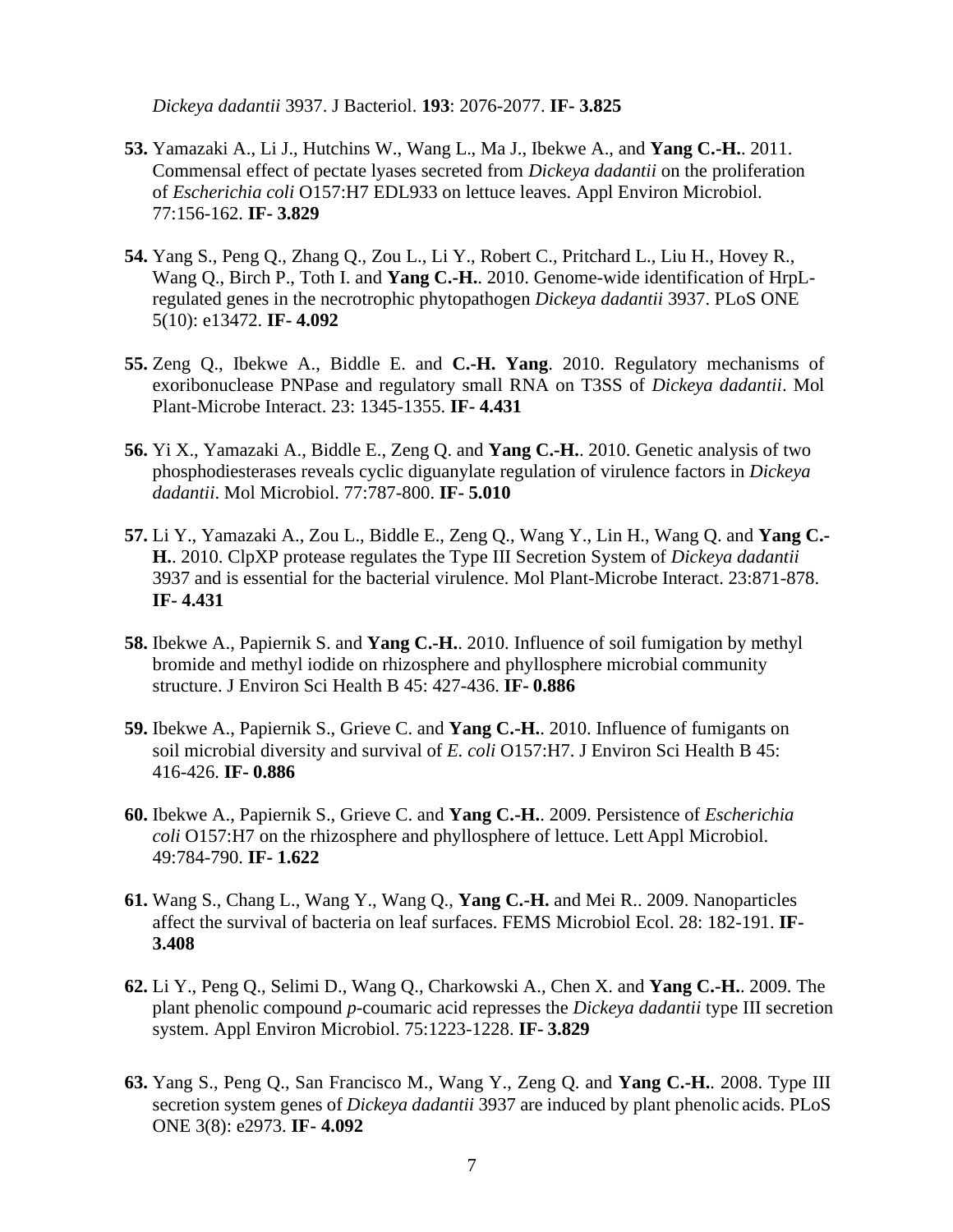- **64.** Glasner J., Marquez-Villavicencio M., Kim H., C. Jahn E., Ma B., Biehl B., Rissman A., Mole B., Yi X., **Yang C.-H.**, Dangl J., Grant S., Perna1N. and Charkowski A.. 2008. Niche-specificity and the variable fraction of the *Pectobacterium* pan-genome. Mol Plant-Microbe Interact. 21:1549-60. **IF- 4.431**
- **65.** Yap M., Rojas C., **Yang C.-H.** and Charkowski A.. 2008. The response regulator HrpY of *Dickeya dadantii* 3937 regulates virulence genes not linked to the *hrp* cluster. Mol Plant-Microbe Interact. 21: 304-314. **IF- 4.431**
- **66.** Yang S., Peng Q., Zhang Q., Yi X., Choi C., Reedy R., Charkowski A. and **Yang C.-H.**. 2008. Dynamic regulation of GacA in type III secretion system, pectinase gene expression, pellicle formation, and pathogenicity of *Dickeya dadantii*. Mol Plant-Microbe Interact. 21:133-142. **IF- 4.431**
- **67.** Yang L., **Yang C.-H.** and Li J.. 2008. Adhesion and Retention of a Bacterial Phytopathogen *Erwinia Chrysanthemi* in Biofilm-Coated Porous Media. Environ Sci Technol. 42: 159–165. **IF- 5.228**
- **68.** Wang Y., Wang H., **Yang C.-H.**, Wang Q. and Mei R.. 2007. Two distinct manganese-containing superoxide dismutase genes in *Bacillus cereus*: their physiological characterizations and roles in surviving in wheat rhizosphere. FEMS Microbiol Lett. 272:206-213. **IF-2.044**
- **69.** Yang S., Zhang Q., Guo J., Charkowski A., Glick B., Ibekwe A., Cooksey D. and **Yang C.-H.**. 2007. Global effect of Indole-3-acetic acid (IAA) biosynthesis on multiple virulence factors of *Erwinia chrysanthemi* 3937. Appl Environ Microbiol. 73:1079-1088. **IF- 3.829**
- **70.** Ibekwe A., Grieve C. and **Yang C.-H.**. 2007. Survival of *E. coli* O157:H7 in soil after fumigation by real-time PCR quantification. Can J Microbiol. 53:623-635. **IF- 1.363**
- **71.** Ahn S., **Yang C.-H.** and Cooksey D.. 2007. *Pseudomonas putida* 06909 genes expressed during colonization on mycelial surfaces and phenotypic characterization of mutants. J Appl Microbiol. 103:120-32. **IF- 2.337**
- **72.** Yang L., **Yang C.-H.** and Li J.. 2007. Influence of extracellular polymeric substances (EPS) on *Pseudomonas aeruginosa* transport and deposition profiles in porous media. Environ Sci Technol. 41:198-205. **IF- 5.228**
- **73.** Ibekwea A., Kennedy A., Halvorson J. and **Yang C.-H.**. 2007. Characterization of developing microbial communities in Mount. St. Helens pyroclastic substrate. Soil Biol Biochem. 39: 2496–2507. **IF- 3.504**
- **74.** Okinaka Y., Perna N., Yang S., Keen N. and **Yang C.-H.**. 2006. Identification of new virulence genes in *Erwinia chrysanthemi* 3937; transposon insertion into plant upregulated genes. J Gen Plant Pathology 72: 360-368. **IF- 0.689**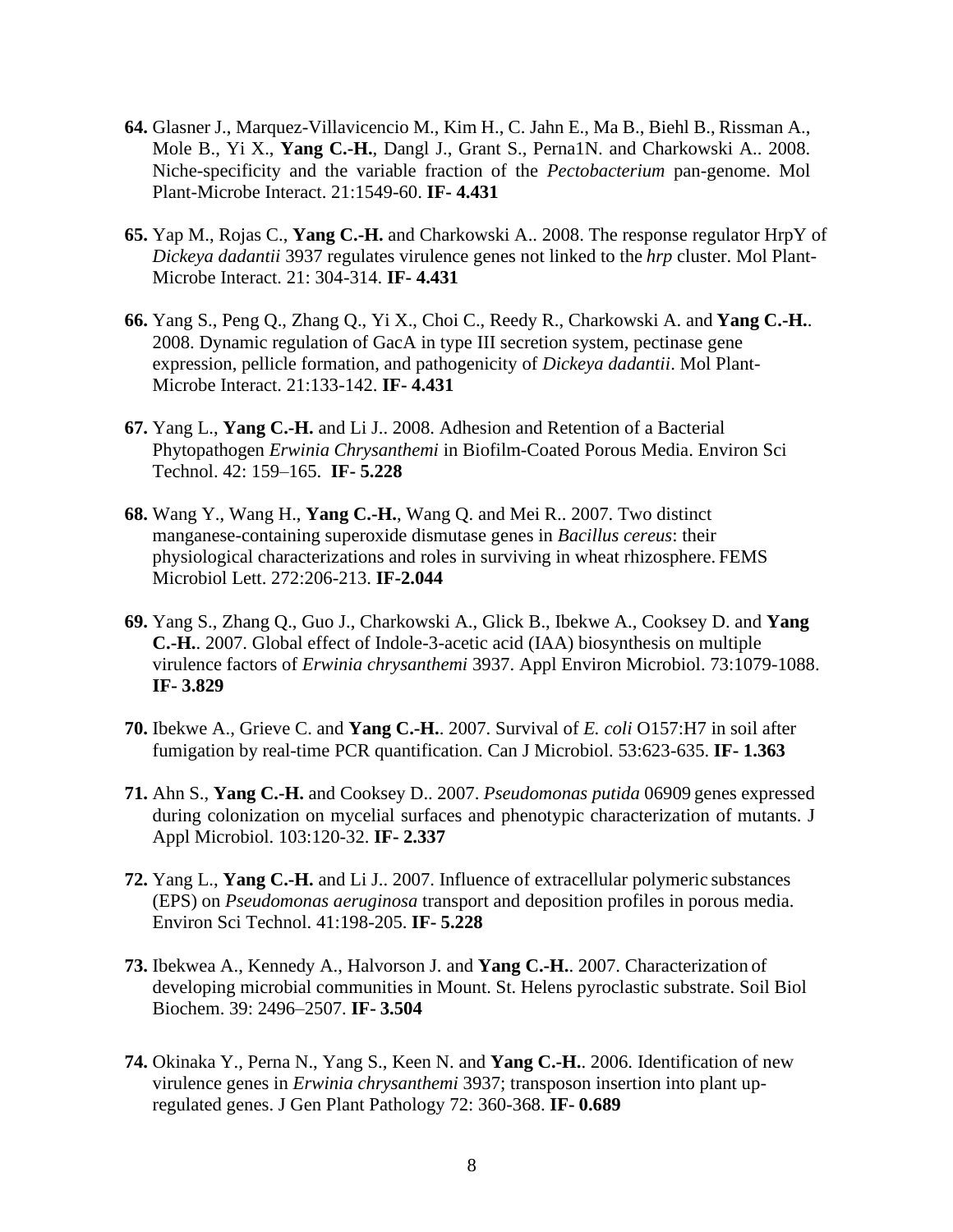- **75.** Yap M., Rojas C., **Yang C.-H.** and **Charkowski A.**. 2006. Harpin mediates cell aggregation in *Erwinia chrysanthemi* 3937**.** J Bacteriol 188:2280-2284. **IF- 3.825**
- **76.** Peng Q., Yang S., Charkowski A., Yap M., Steeber D., Keen N. and **Yang C.-H.**. 2005. Population behavior analysis of *dspE* and *pelD* regulation in *Erwinia chrysanthemi* 3937. Mol Plant-Microbe Interact. 19:451-457. **IF- 4.431**
- **77.** Yang L., Zhao Y., Zhang B., **C.-H. Yang** and Zhang X.. 2005. Isolation and characterization of a chlorpyrifos and 3,5,6-trichloro-2-pyridionol degrading bacterium. FEMS Microbiol Lett. 251:67-73. **IF- 2.044**
- **78.** Kawai T., **Yang C.-H.**, Matsumoto M., Crowley D. and Sheppard J.. 2005. Comparison of PCR-DGGE and selective plating methods for monitoring the dynamics of a mixed culture population in synthetic brewery wastewater. Biotechnol Prog. 21:712–719. **IF-2.304**
- **79.** Yap M., **Yang C.-H.**, Barak J., and Charkowski A.. 2005. The *Erwinia chrysanthemi* type III secretion system is required for multicellular behavior. JBacteriol. 187:639-648. **IF-3.825**
- **80.** Alvey S., **Yang C.-H.,** Buerkert A. and Crowley D.. 2005. Bacterial ecology of ancient Saharan salt-enrichment ponds at Teguidda-n-Tessoumt. J Plant Nutr. 168:489-495. **IF-0.526**
- **81.** Ibekwe A., Papiernik S. and **Yang C.-H.**. 2004. Enrichment and molecular characterization of chloropicrin- and metam-sodium-degrading microbial communities. Appl. Microbiol. Biotechnol. 66:325-332. **IF- 3.425**
- **82.** Yang S., Perna N., Cooksey D., Okinaka Y., Lindow S., Ibekwe A., Keen N. and **Yang C.- H**. 2004. Genome-wide identification of plant-upregulated genes of *Erwinia chrysanthemi*  3937 using a GFP-based IVET leaf array. Mol Plant-Microbe Interact. 17:999-1008. **IF-4.431**
- **83.** Marschner P., Crowley D. and **Yang C.-H.**. 2004. Development of specific rhizosphere bacterial communities in relation to plant species, nutrition and soil type. Plant and Soil. 261: 199-208. **IF- 2.733**
- **84.** Alvey S., **Yang C.-H.**, Buerkert A. and Crowley D.. 2003. Cereal/legume rotation effects on rhizosphere bacterial community structure in West African soils. Biol Fert Soils 37:73-82. **IF- 2.319**
- **85. Yang C.-H.**, Gavilanes-Ruiz M., Okinaka Y., Vedel R., Bethuy I., Boccara M., Chen J., Perna N., and Keen N.. 2002. *hrp* genes of *Erwinia chrysanthemi* 3937 are important virulence factors. Mol Plant-Microbe Interact. 15:472-480. **IF- 4.431**
- **86.** Okinaka Y., **Yang C.-H.**, Perna N. and Keen N.. 2002. Microarray profiling of *Erwinia chrysanthemi* 3937 genes that are regulated during plant infection. Mol Plant- Microbe Interact. 15:619-629. (MPMI Spotlight and cover page) **IF- 4.431**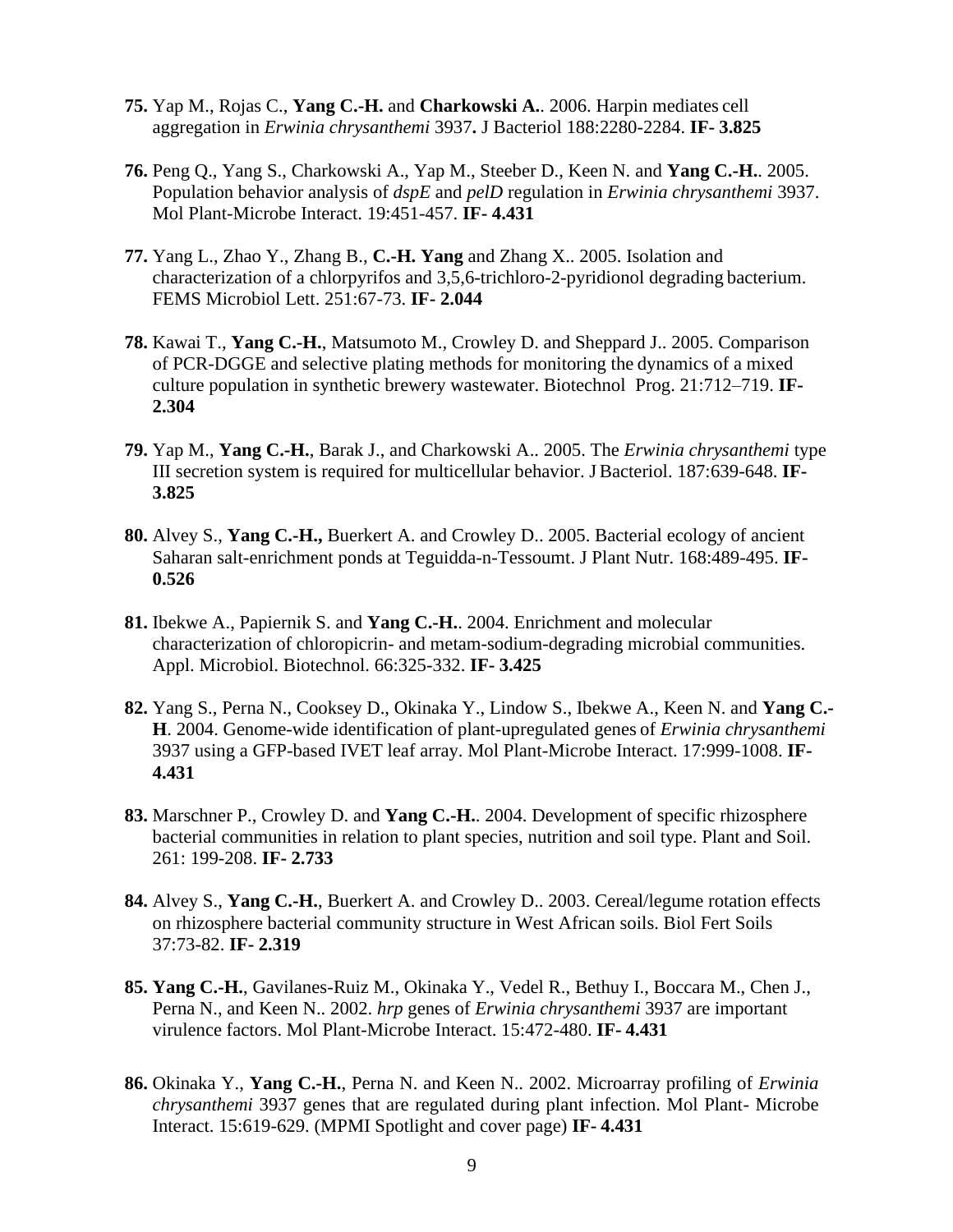- **87.** Okinaka Y., **Yang C.-H.**, Herman E., Kinney A. and Keen N.. 2002. The P34 elicitor interacts with a soybean photorespiration enzyme, NADH-dependent hydroxypyruvate reductase. Mol Plant-Microbe Interact. 15:1213-1218. **IF- 4.431**
- **88.** Luepromchai E., Singer A., **Yang C.-H.** and Crowley D.. 2002. Interactions of earthworms with indigenous and bioaugmented PCB-degrading bacteria. FEMS Microbial Ecol. 41: 191-197. **IF- 3.408**
- **89.** Ibekwe A., Kennedy A., Frohne P., Papiernik S., **Yang C.-H.** and Crowley D.. 2002. Microbial diversity along a transect of agronomic zones. FEMS Microbial Ecol. 39:183-191. **IF- 3.408**
- **90. Yang C.-H.**, Crowley D., Borneman J. and Keen N.. 2001. Microbial phyllosphere populations are more complex than previously realized. Proc Natl Acad Sci. USA 98:3889-3894. **IF- 9.681**
- **91. Yang C.-H.**, Crowley D. and Mange J.. 2001. 16S rDNA fingerprinting of rhizosphere bacterial communities associated with healthy and phytophthora infected avocado roots. FEMS Microbial Ecol. 35:129-136. **IF- 3.408**
- **92.** Marschner P., **Yang C.-H.**, Lieberei R. and Crowley D.. 2001. Soil and plant specific effects on bacterial community composition in the rhizosphere. Soil Biol Biochem. 33:1437-1445. **IF- 3.504**
- **93.** Ibekwe A., Papiernik S., Gan J., Yate S., Crowley D. and **Yang C.-H.**. 2001. Microcosm enrichment of 1, 3-Dichloropropene-degrading microbial communities. J. Appl Microbiol. 91:668-676. **IF- 2.337**
- **94.** Ibekwe A., Papiernik S., Gan J., Yate S., **Yang C.-H.** and Crowley D.. 2001. Impact of fumigants on soil microbial community. Appl Environ Microbiol. 67:3245-3257. **IF- 3.829**
- **95. Yang C.-H.**, Crowley D., Anthony G. and Keen N.. 2000. Strain level identification of *Pseudomonas* using denaturing gradient gel electrophoresis of 16S-23S spacer region rDNA. J Gen Plant Pathol. 66:225-233. **IF- 0.689**
- **96. Yang C.-H.**, and Crowley D. E.. 2000. Rhizosphere microbial community structure in relation to root location and plant iron nutritional status. Appl Environ Microbiol. 66:345- 351. **IF- 3.829**
- **97.** He X., Harper K., Grantham G., **Yang C.-H.** and Creamer R.. 1998. Serological characterization of the 3 '-proximal encoded proteins of beet yellows closterovirus. Arch Virol. 143: 1349-1363. **IF- 2.111**
- **98. Yang C.-H.**, Azad H. and Cooksey D.. 1996. A chromosomal locus required for copper resistance, competitive fitness, and cytochrome c biogenesis in *Pseudomonas fluorescens*. Proc Natl Acad Sci. USA 93:7315-7320. **IF- 9.681**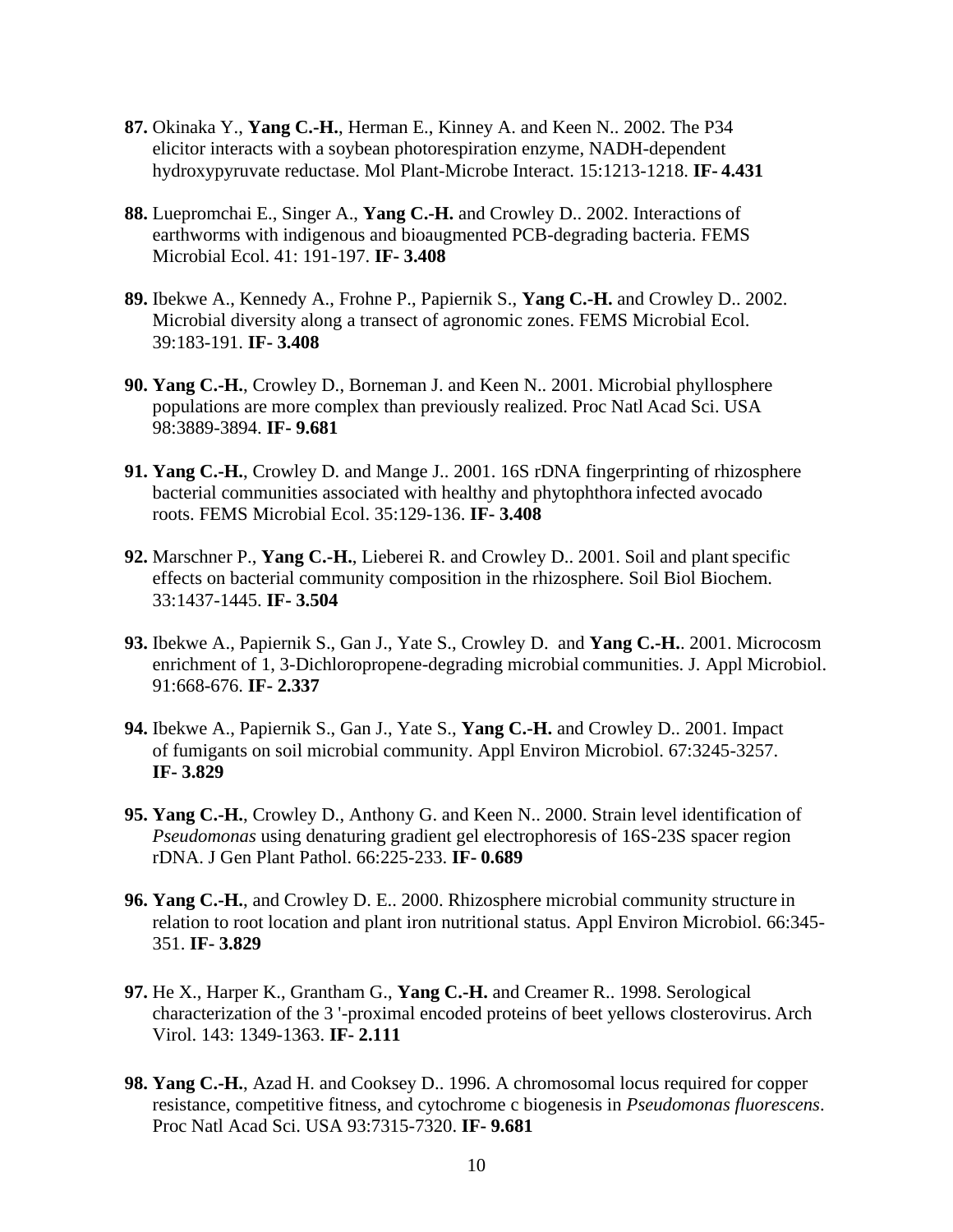- **99. Yang C.-H.**, Menge J., and Cooksey D.. 1994. Mutation affecting hyphal colonization and pyoverdine production in pseudomonads toward *Phytophthora parasitica*. Appl Environ Microbiol. 60:473-481. **IF- 3.829**
- **100. Yang C.-H.**, Menge J. and Cooksey D.. 1993. Role of copper resistance in competitive survival *of Pseudomonas fluorescens* in soil. Appl Environ Microboil. 57:580-584. **IF- 3.829**

### **Books and Monographs.**

Zeng Q. and **Yang C.-H.**. Post-transcriptional and post-translational regulatory mechanisms for virulence factors. 2015. In G. Sundin et al. (eds.) Virulence mechanism of phytopathogenic bacteria. APS PRESS. St. Paul, MN (Book chapter).

**Yang C.-H.** and Yang S.-H.. 2008. Managing bacterial plant diseases by modulating quorum sensing and Type III secretory systems. In: Z.K. Punja, S.H. De Boer and H. Sanfacon (eds.) Biotechnology and Plant Disease Management. CABI Publishing. Oxfordshire. UK. P. 16-57. (Book chapter)

Crowley D, Gilbert E., Singer A., Newcombe D. and **Yang C.-H.**. 1999. Bioremediation of organic contaminants using repeated applications of xenobiotic degrading bacteria. In: R. Fass, Y Flashner, and S. Reuveny (eds.) Novel Methods for Bioremediation of Organic Pollution. Plenum Press. NY. p. 273-284.

#### **Minireview:**

Sundin G. , Castiblanco L., Yuan X., Zeng Q. and **Yang C.-H.**. 2016. Bacterial disease management: challenges, experience, innovation and future prospects. Mol Plant Pathol. 17.9: 1506-1518.

Keen N., Dumenyo C., **Yang C.-H.** and Cooksey D.. 2000. From rags to riches: insights from the first genomic sequence of a plant pathogenic bacterium. Genome Biol. 1: 1019.1- 1019.4.

Keen N. and **Yang C.-H.**. 1999. Functional genomics: Plant-Microbe interactions gingerly puts a foot in the water. Physiol Mol Plant P. 55:313-315.

#### **Invited seminars at professional meetings (since 2013):**

Invited Keynote speaker "Antibiotic alternatives for disease control" Wisconsin Apple Field Day. July 11, 2019, Chippewa Falls, Wisconsin

Invited seminar "Anti-virulence approaches to combat bacterial diseases", International Symposium on Fire Blight of Rosaceous Plants June 17-21, Traverse City, Michigan.

Invited seminar "Systematic analysis of cyclic di-GMP signaling enzymes and their role in bacterial virulence" China Agricultural University, May 30\_2018

Invited seminar "Systematic analysis of cyclic-di-GMP signaling enzymes reveals multilevel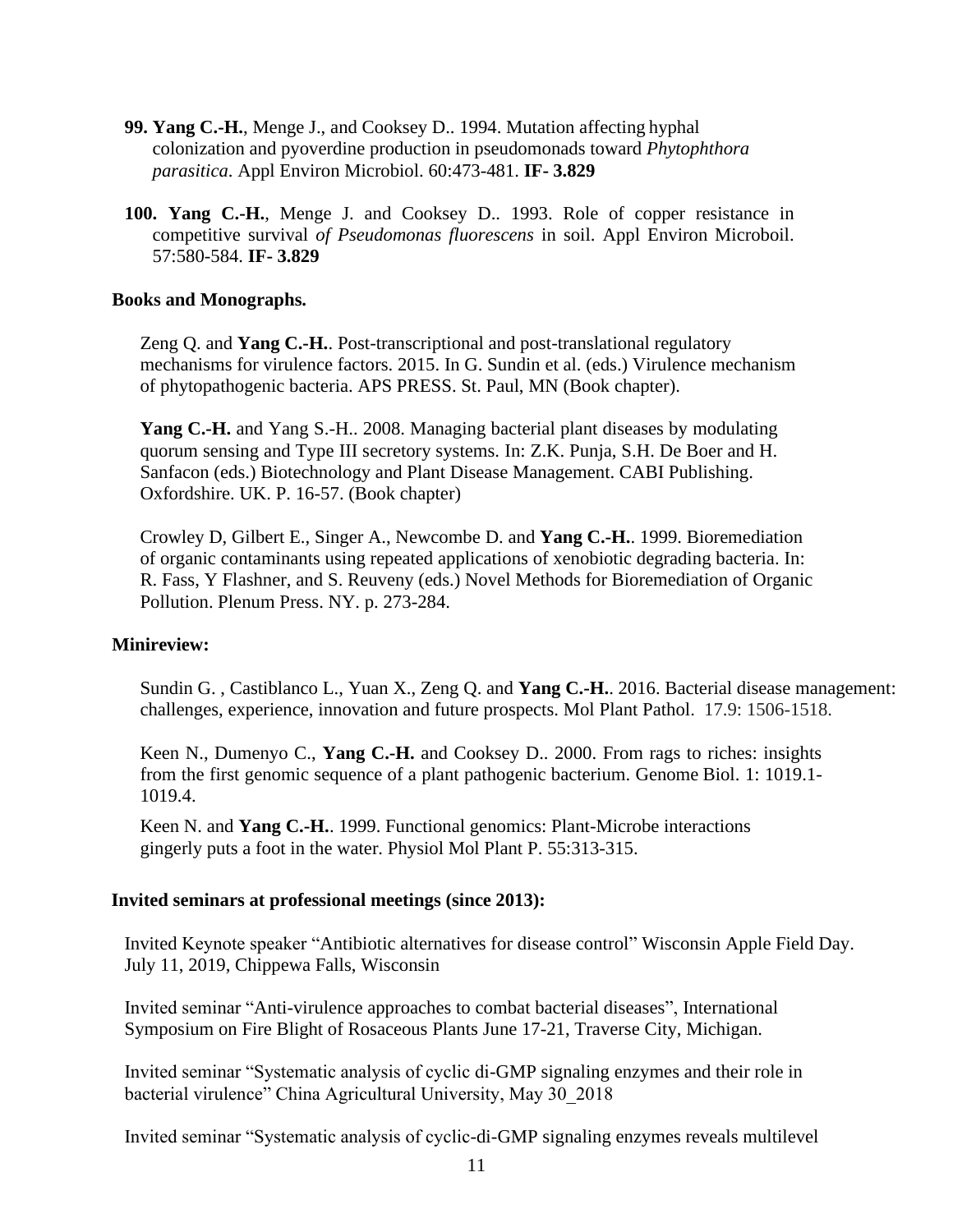regulation of bacterial behavior", Northeast Forestry University, May 26, 2018

Invited seminar "Multilevel regulation of c-di-GMP signaling on diverse virulence factors of a bacterial pathogen" Chinese Academy of Agricultural Sciences, May 24, 2018.

Invited seminar " Development of virulence-specific antimicrobials to combat bacterial diseases" National Cheng Kung University, Jan 22\_2018

Invited seminar "Systematic analysis of cyclic-di-GMP signaling enzymes reveals novel pathways to modulate bacterial virulence" Academia Sinica, Jan 5, 2018

Invited semiar "Development of virulence-specific antimicrobials to combat bacteria-mediated disease" National Taiwan University, Dec 15, 2017

Invited seminar "Development of anti-virulence antimicrobials to combat bacterial diseases" National Chung Hsing University, September 28, 2017

Invited seminar "Development of virulence-specific therapeutics and their implication on disease management" TACTRI, Taichung, Taiwan, Nov 22, 2016.

Invited seminar "Discovery of anti-virulence compounds that act as type III secretion system inhibitors on bacterial Pathogens" Jiangsu Academy of Agricultural Sciences. Jiangsu, China, Nov 17, 2016

Invited seminar "Small molecules, big impact: cross-talk between cyclic-di-GMP signaling and global regulators and their impact on bacterial virulence and behaviors" Nanjing Agriculture University, Nanjing, China, Nov 16, 2016

Invited seminar "Discovery of anti-virulence compounds that act as type III secretion system inhibitors on bacterial Pathogens" China Agriculture University, Beijing, China, Nov 14, 2016

Invited seminar "Regulatory effect of type III secretion system inhibitors and inducers on *Erwinia amylovora*" Academia Sinica, Taipei, Taiwan, Nov 23 and 24, 2016,

Invited seminar "Integrated study of c-di-GMP signal that feeds into the regulatory system of the bacterial cells" China Agricultural University, Beijing, China, January 14 to 15, 2016.

**Keynote Speaker**, "Cross-talk between regulatory small RNA, cyclic-di-GMP signaling, and flagellar regulator for virulence and bacterial behaviours" Symposium "Theory and Technology Innovation for Control of Crop Diseases". China Agricultural University, Beijing, China, August 4-6, 2015.

Invited Seminar, "Deciphering the multi-tiered regulatory network that links the flagellar master regulator FlhDC to cyclic-di-GMP signaling and the type III secretion system" National Chung Hsing University, Tiachung, Taiwan, July, 31, 2015.

Invited Seminar, "Cross-talk between regulatory small RNA, cyclic-di-GMP signaling, and flagellar regulator for virulence and bacterial behaviours" Academia Sinica, Taipei, Taiwan, July 28, 2015.